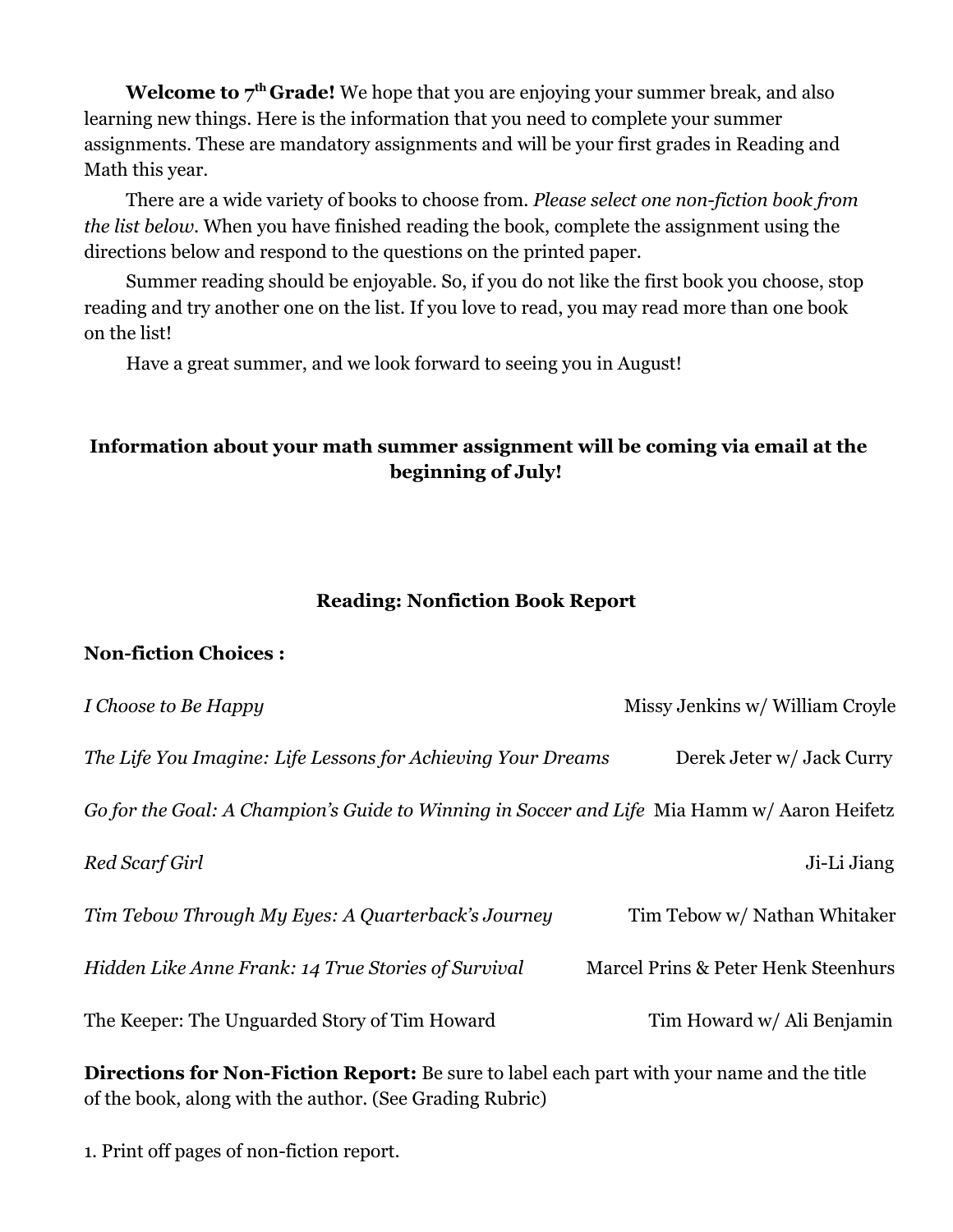2. On the back of the second page of report questions, write a list of 5 questions that you came up with that you would like to ask the person that the book was about. These questions should not have already been answered in the book, and should be "thinking questions"--not easily answered in one or two words.

3. Choose one of the activities below (use an 8 1⁄2 x 11 sheet of white unlined paper):

A. Create a new book cover design for your book–should be colored and detailed, and should include the title and author.

B. Create a poster that we could use to advertise your book at the next book fair. It should get readers' attention.

4. Staple all pages together to turn in to turn in on the first day of school.

Please do your best work and have fun!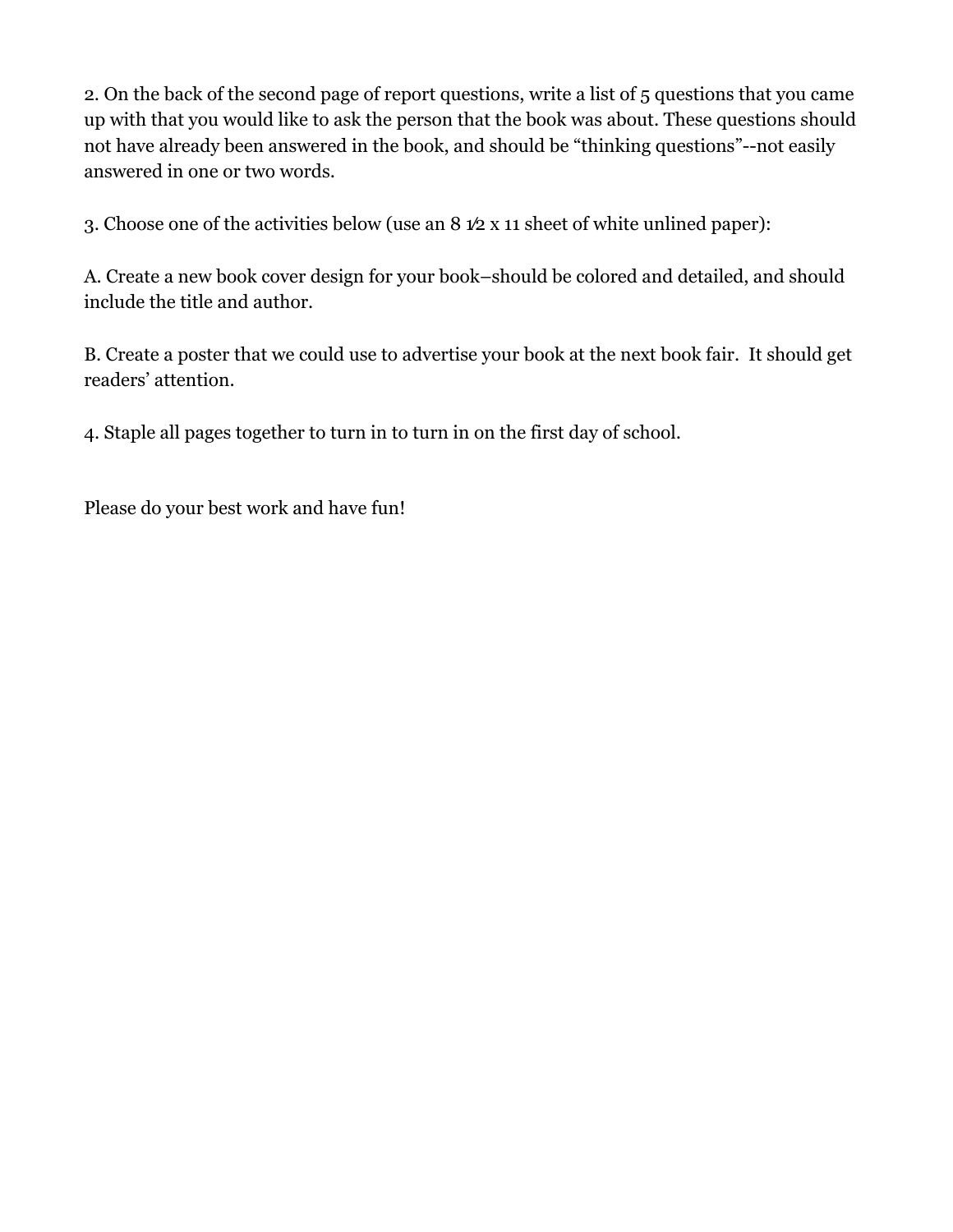## **Nonfiction Book Report**

Summarize the book. What were the main points? This should include at least five sentences.

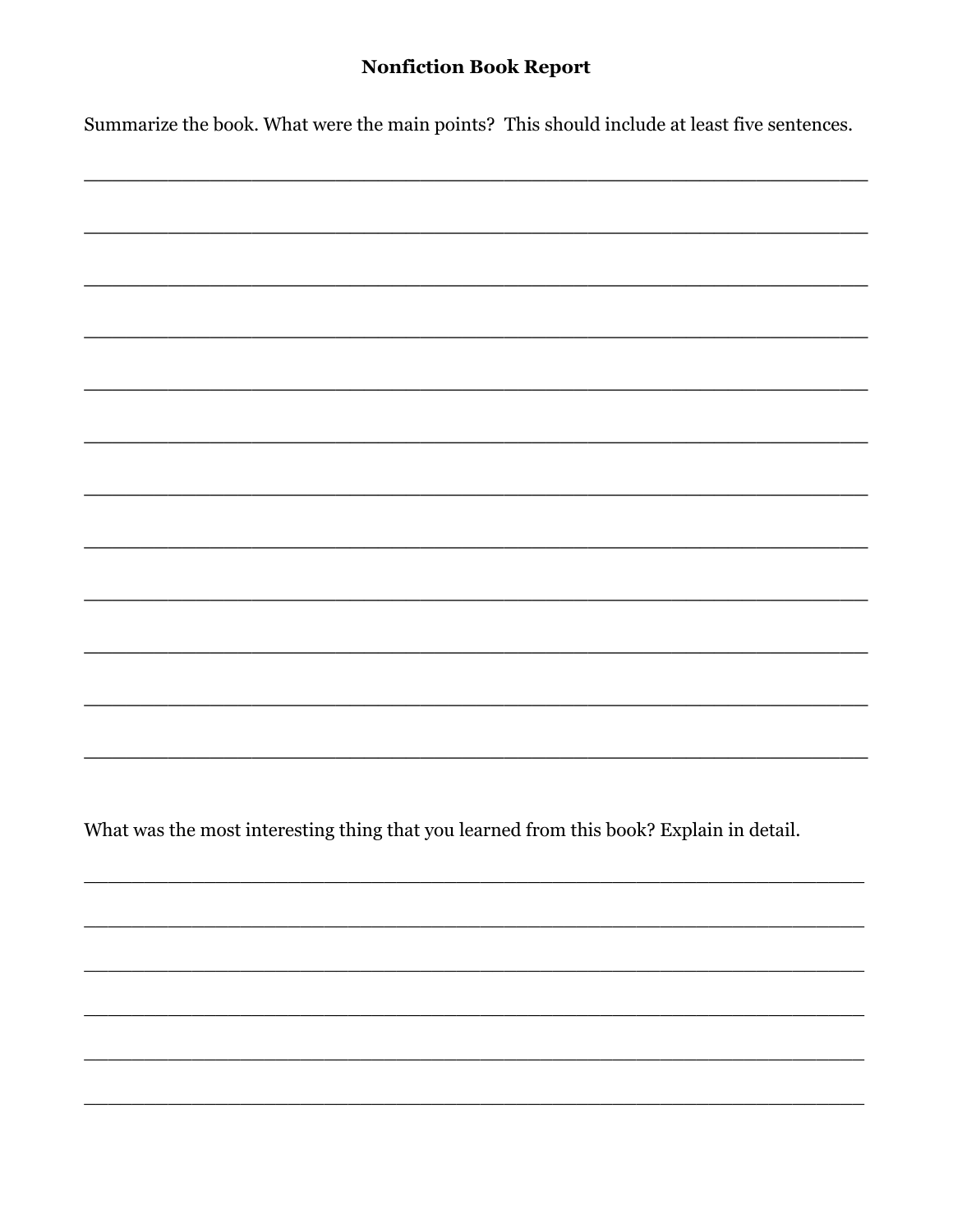| Why did you choose this book? Did you have prior knowledge about the topic? |  |  |
|-----------------------------------------------------------------------------|--|--|
|                                                                             |  |  |
|                                                                             |  |  |
|                                                                             |  |  |
|                                                                             |  |  |
|                                                                             |  |  |
| Would you recommend this book to a friend? Why or why not?                  |  |  |
|                                                                             |  |  |
|                                                                             |  |  |
|                                                                             |  |  |
|                                                                             |  |  |
|                                                                             |  |  |
|                                                                             |  |  |
|                                                                             |  |  |